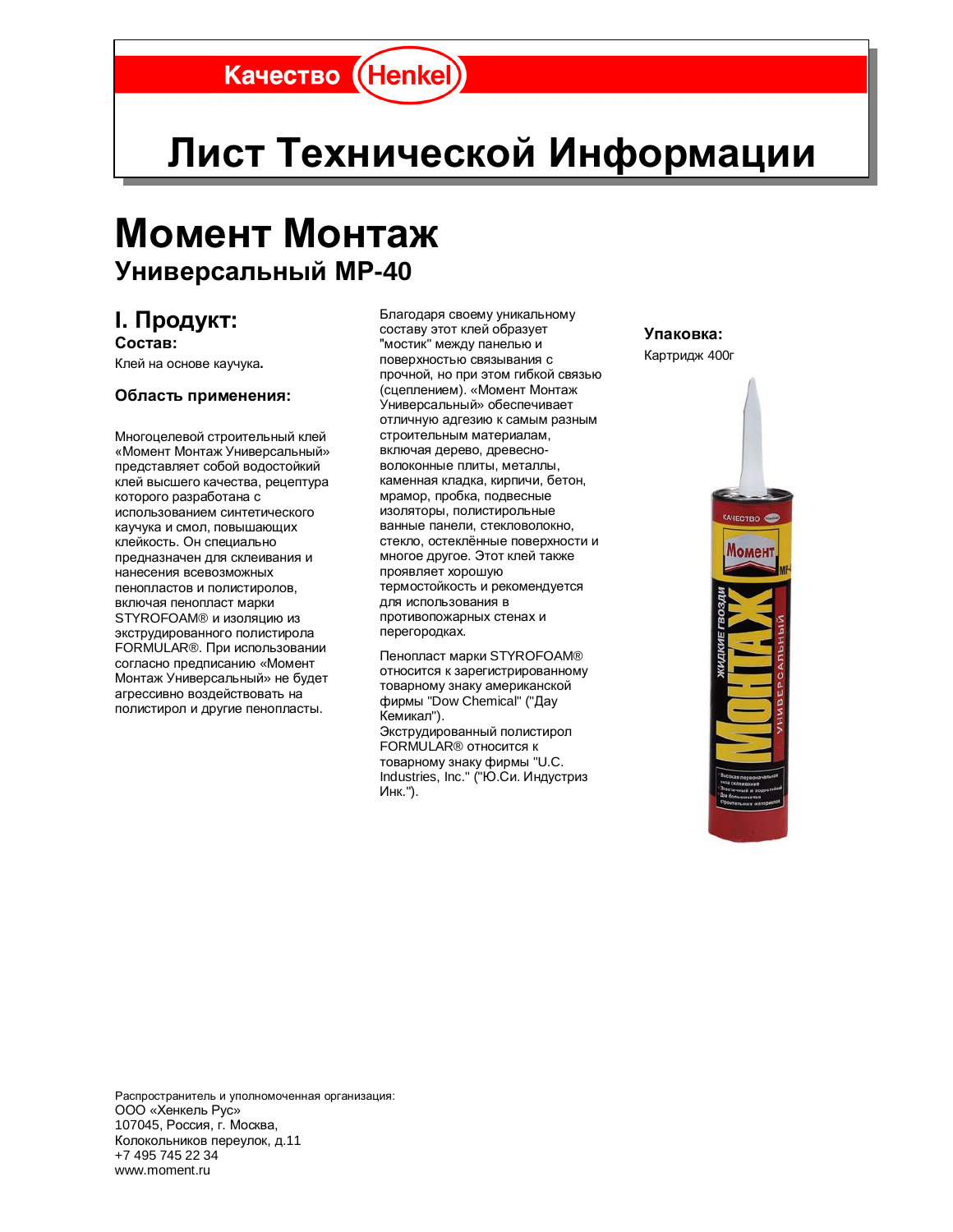### **II. Технические характеристики:**

- прочный, удобный в работе
- легко смываемый
- светлый бежевый цвет
- перекрывает незначительные неровности обрамления
- снижает
- звукопроницаемость
- не поддаётся воздействию впаги
- обладает стойкостью к каплям воды
- уменьшает необходимость использования гвоздей
- прочно схватывает, быстро отвердевает

Oснова: Синтетическая смола

Форма: Высоковязкая мастика

#### Внешний вид:

Однородная пластичная масса светло-бежевого цвета

Удельная масса: 1,27

**Рабочее время:** 15-30 минут

Схватывание: 24 yaca

#### Полное отверждение.:

До 7 дней (в зависимости от температуры)

#### Температура применения:

от минус 12 до плюс 35°C

Температура эксплуатации клеевого шва: от минус 29°С до плюс 60°С

## **III. Указания по использованию**

#### Подготовка материалов:

Все поверхности должны быть чистыми, сухими, без пыли и грязи, которые могут ослаблять адгезию. При использовании на поверхностях со старым покрытием масляной краской проверять адгезию и отсутствие дефектов. Все неокрашенные пористые поверхности покрывать высококачественным акриловым порозаполнителем. Для получения максимального результата температура поверхностей должна быть 4° С или выше. Отрезать горлышко по нужному диаметру (рекомендуется ок. 6 мм) и проколоть запайку.

#### **Нанесение клея:** МЕТОДЫ НАНЕСЕНИЯ

1. Метод нанесения валиком: Для относительно гладких и ровных поверхностей. Наносите валиком слой клея 5-10 мм на всю длину листа плиты из пенопласта на расстоянии 2,5 см от края. Затем проведите накладку "Х"-образно от угла к углу через поле плиты.

**Альтернативный метод: Используйте параллельный слой (накладку) 30-40** см между центрами на всю длину плиты из пенопласта.

При использовании деревянных или металлических обрамляющих элементов наносите непрерывный слой 1 см на каждый обрамляющий элемент. Этот метод самый лёгкий и больше всего распространён в промышленности. 2. **Точечный метод:** Этот метод лучше всего подходит для шероховатых поверхностей. С помощью шпателя наносите точки клея на поверхность плиты, начиная от одного угла и оставляя промежутки 20-30 см между центром точек. Каждая точка должна иметь ширину, по крайней мере, 2,5 см и высоту 2 см Этот метод обычно требует большего количества клея, чем метод мастерка. Не применяйте этот метод к деревянным или металлическим стойкам.

3. **Метод мастерка:** Для большего поверхностного контакта и удерживающей способности наносите клей с помощью мастерка с зарубкой глубиной 0.6 см по всей поверхности плиты из пенопласта или панельной обшивки на расстоянии 2,5 см от краёв. Этот метод рекомендуется для всех специальных случаев, когда требуется почти немедленная удерживающая способность. Этот метод также допускает меньшее число крепёжных деталей (на панельной обшивке и при прикладывании внутренней стены, облицованной сухой штукатуркой, к плоским поверхностям).

Распространитель и уполномоченная организация: ООО «Хенкель Рус» 107045, Россия, г. Москва, Колокольников переулок, д.11 +7 495 745 22 34 www.moment.ru